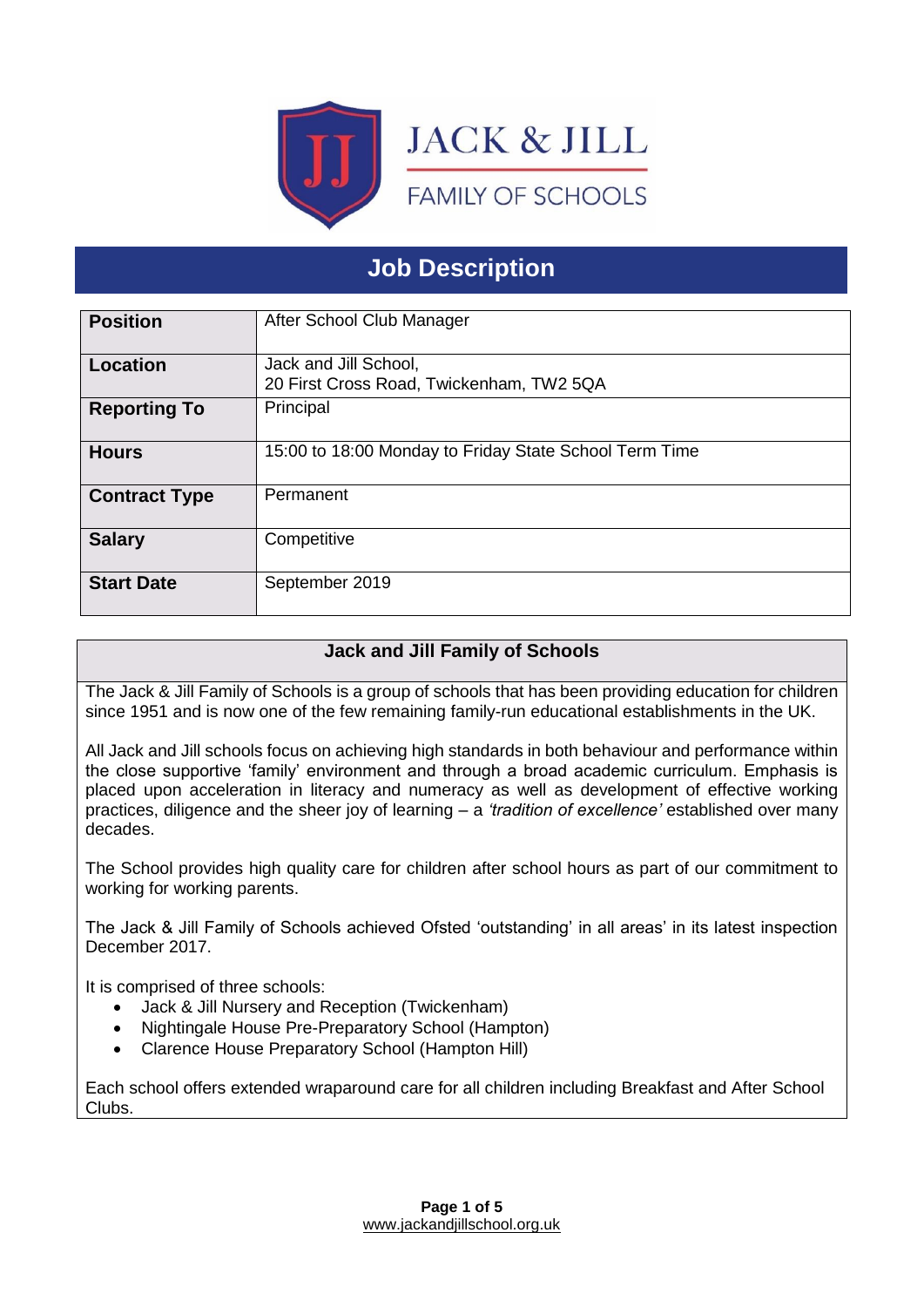## **Safeguarding**

The Jack & Jill Family of Schools is committed to safeguarding and promoting the welfare of all stakeholders. To meet this responsibility, we follow a rigorous selection process. All successful candidates will be subject to an enhanced Disclosure and Barring Service check.

#### **Structure Chart**

Principal ! After School Club Manager ! Playworkers/Teaching Assistants

#### **Purpose of Role**

To provide professional leadership and management of the After School Club at the Twickenham school.

To provide safe, high quality play opportunities and care for children in the After School Club and to be responsible for the day-to-day organisation and operation of the Club.

## *Job Content*

*This job description may be amended at any time following discussion between the line manager and the member of staff to meet the requirements of the Family of Schools*

#### **1. Management of After School Club**

Manage the available resources, space, staff, budget and equipment efficiently to provide an efficient, effective and safe learning and play environment.

Develop and deliver ambitious plans for the After School provision to be included in the School Development Plan. Ensure the effective operation of all quality control systems for the Club in line with the School Development Plan. Ensure that any legal and statutory requirements are implemented. Work within agreed policies and practices including behaviour management, health and safety and safeguarding.

Ensure that the Club is a safe environment for the children, the equipment is safe, standards of hygiene are high, safety procedures are implemented and fire drills/evacuations are carried out effectively. Ensure First Aid is administered appropriately as required.

Carry out day-to-day administration of the Club, including record keeping (e.g. accident book/incident book), organising the ordering and purchasing of material and equipment, working within an agreed budget.

Engage with parents/carers, ensuring effective communication, informing them about the Club and its activities, sharing information about the children's involvement and enjoyment, to bring positive benefits and raise the profile of the Family of Schools.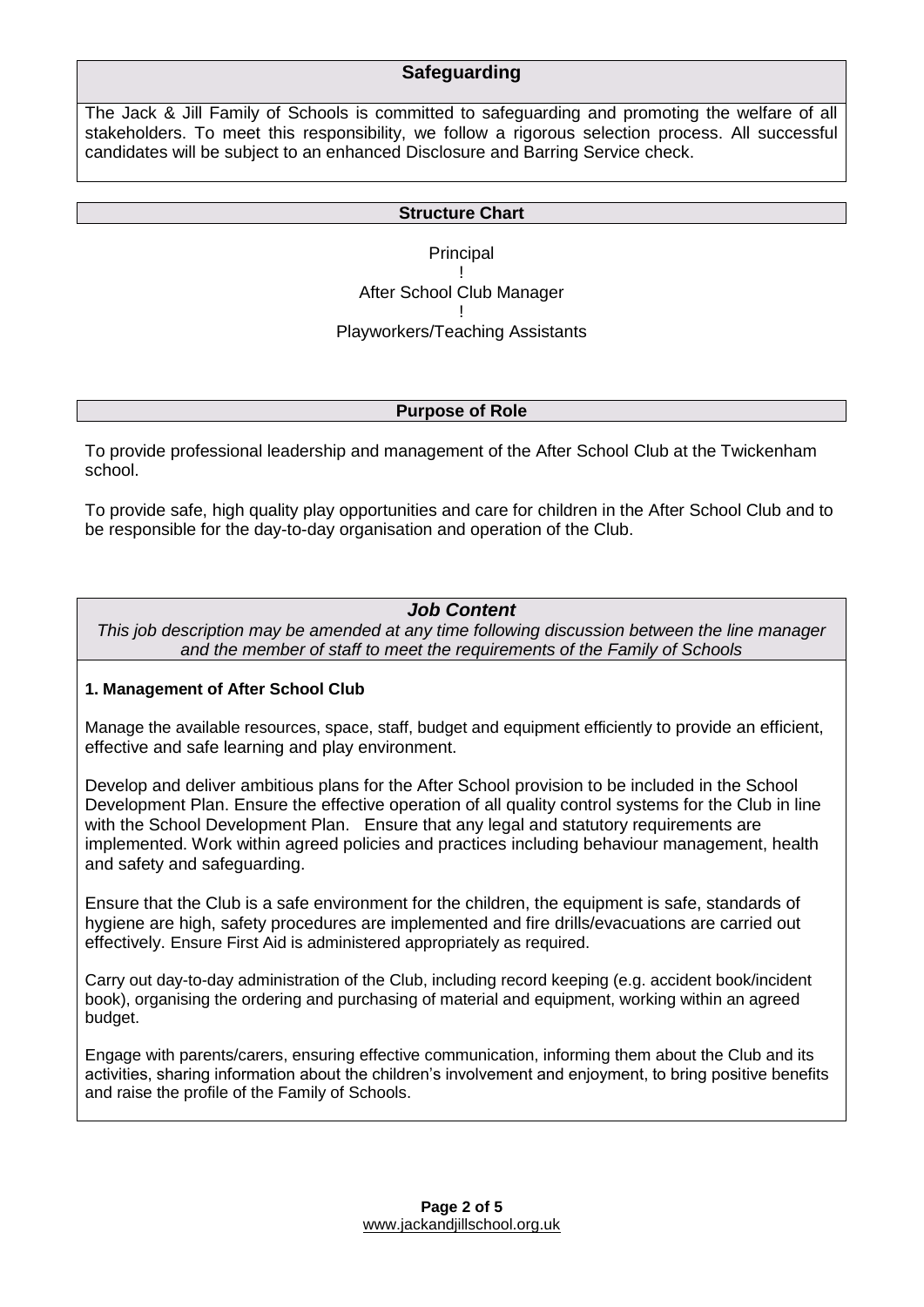Participate in any meetings reasonably arranged for any relevant purpose and attend and participate in all school events, as required, to promote the After School Club.

## **2. After School Care Provision**

The post holder is responsible for the provision within the After School Club, including:

- Providing high quality, safe, creative and varied activities, offering appropriate stimulation and support to the children
- Ensuring all activities and play opportunities are organised and effectively resourced
- Promoting learning through play

Provide full care for the children including collection of children from local schools and the safe delivery to parents and/or named carers. Responsible for managing the supervision of children whose parents are late collecting.

Provide healthy and varied refreshments.

#### **3. Developing and working with others**

Manage, motivate, support, challenge and develop the After School Club team to set high standards and secure continual improvement including his/her own continuing professional development.

Regularly observe your team, conduct induction and supervision sessions and appraisals.

Run INSET sessions for the After School Club.

### **4. Safeguarding**

The job holder has due regard for safeguarding and promoting the welfare of the children and will be required to follow the child protection procedures outlined in the School's safeguarding policy.

### **5. Other duties**

Other duties at an appropriate level may be required. Whilst every effort has been made to explain the main duties and responsibilities of the role, there may be other duties to ensure the success of the School.

#### **What we can offer**

The role gives you the opportunity to maintain and grow your passion for working with children as well as managing and developing the After School Club of a very high achieving school.

The opportunity to work in a school in Twickenham and be part of a Family of Schools that supports children up to the end of KS2.

### **Person Specification**

The criteria below will be assessed by the application form (A), lesson (L), interview (I). The tasks will include an After-School Club activity observation.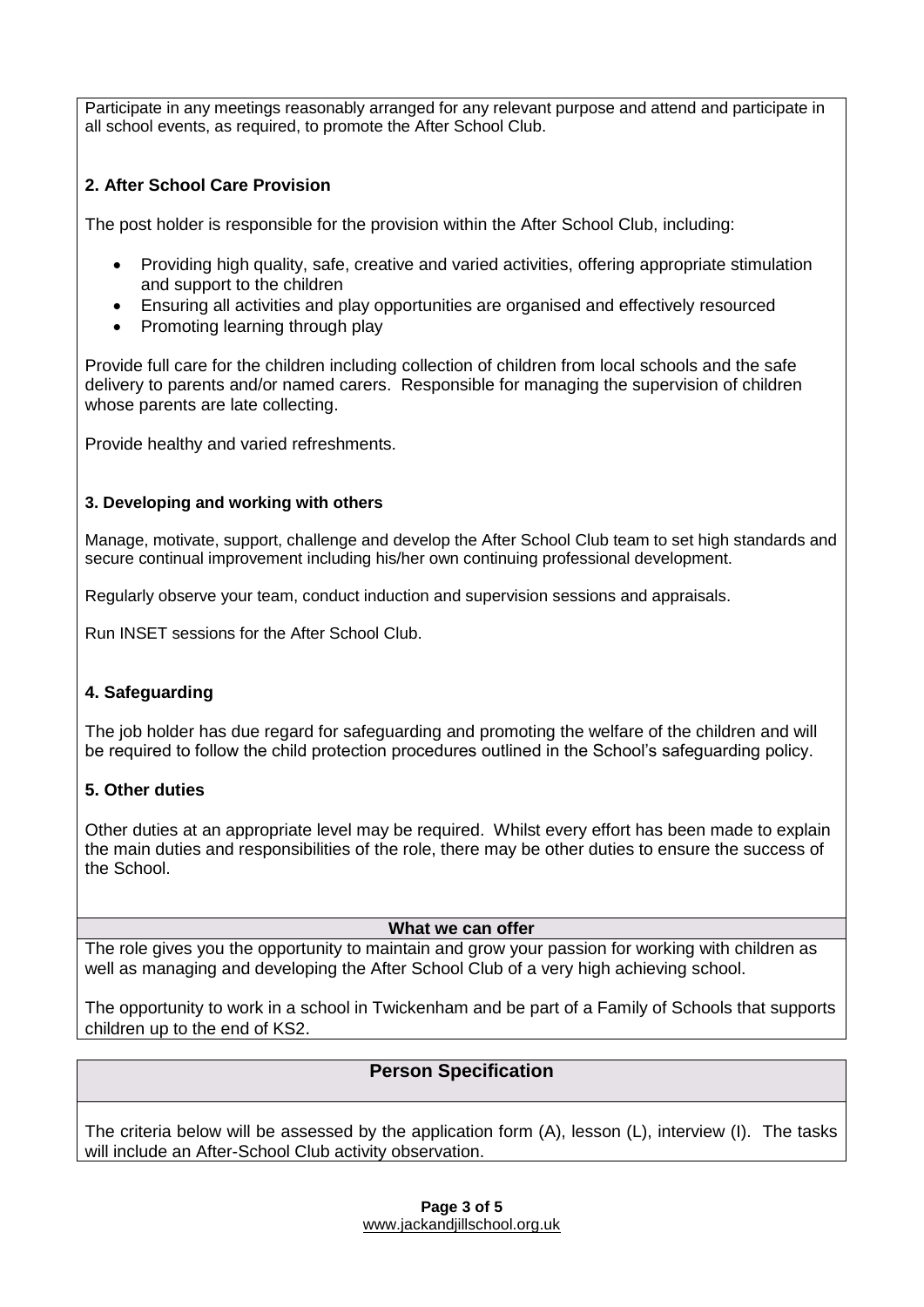| <b>Attributes</b> | <b>Essential</b>                                                                                                                                                                                                                                                         | <b>Assessment</b><br><b>Criteria</b> |  |
|-------------------|--------------------------------------------------------------------------------------------------------------------------------------------------------------------------------------------------------------------------------------------------------------------------|--------------------------------------|--|
| Qualifications    | Recognised Playwork qualification (minimum NVQ<br>$\bullet$<br>Level 3 or equivalent)<br>Up-to-date First Aid Qualification preferred<br>$\bullet$                                                                                                                       | A<br>A                               |  |
|                   | Evidence of up-to-date CPD<br>$\bullet$                                                                                                                                                                                                                                  | A                                    |  |
| Experience        | At least 3 years relevant experience in an environment<br>$\bullet$<br>with children from age 2 to 11, preferably with<br>experience within an extended services arrangement                                                                                             | A                                    |  |
|                   | Experience of planning and leading activities<br>$\bullet$                                                                                                                                                                                                               | L                                    |  |
|                   | Excellent behaviour management using appropriate<br>strategies                                                                                                                                                                                                           | L                                    |  |
|                   | Experience of observation and feedback on learning<br>to further improve the quality of learning                                                                                                                                                                         |                                      |  |
|                   | Experience of managing people and resources                                                                                                                                                                                                                              | A, I                                 |  |
|                   | Experience of raising standards of achievement for<br>pupils                                                                                                                                                                                                             |                                      |  |
| Knowledge         | Good understanding of the Primary age curriculum<br>$\bullet$                                                                                                                                                                                                            | L                                    |  |
|                   | Knowledge of current educational initiatives within an<br>$\bullet$<br>extended services environment and other current<br>topics, for example, healthy living and eco initiatives                                                                                        |                                      |  |
|                   | Good knowledge and understanding of the principles<br>that underpin inclusion and equal opportunities and a<br>commitment to implementing these in practice                                                                                                              | J.                                   |  |
|                   | Understanding of school self-evaluation and the                                                                                                                                                                                                                          |                                      |  |
| Management        | Ofsted inspection process<br>Sound management experience in an early years<br>setting/primary school/extended services setting                                                                                                                                           | A                                    |  |
|                   | Evidence of leading, inspiring and motivating<br>colleagues                                                                                                                                                                                                              |                                      |  |
|                   | Ability to make difficult decisions and follow them<br>through                                                                                                                                                                                                           |                                      |  |
| Vision            | Supports our belief that a school curriculum requires<br>$\bullet$<br>focus, coherence and rigour and that extended<br>services are to be delivered in the same manner but<br>with greater flexibility for children and young people to<br>develop their own activities. |                                      |  |